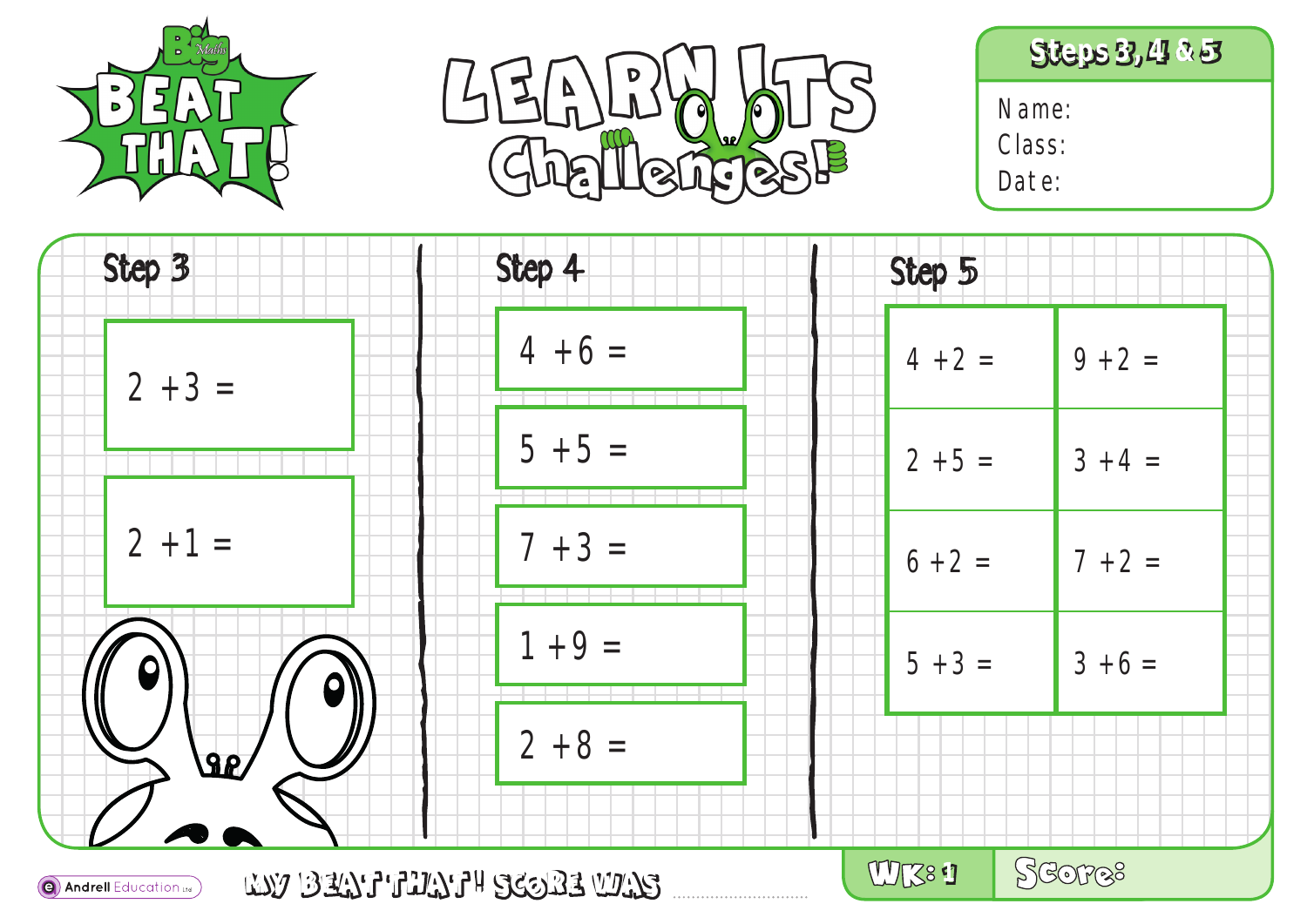





| Step 3                                                   | Step 4    | Step 5    |           |
|----------------------------------------------------------|-----------|-----------|-----------|
| $2 + 1 =$                                                | $3 + 7 =$ | $5 + 2 =$ | $6 + 2 =$ |
|                                                          | $2 + 8 =$ | $3 + 5 =$ | $4 + 3 =$ |
| $2 + 3 =$                                                | $9 + 1 =$ | $7 + 2 =$ | $6 + 3 =$ |
|                                                          | $5 + 5 =$ |           |           |
|                                                          |           | $2 + 4 =$ | $2 + 9 =$ |
| <b>SP</b>                                                | $6 + 4 =$ |           |           |
| WY BEATTEATH SCORE WAS<br><b>a</b> Andrell Education Ltd |           | UJKS 2    | SGOP38    |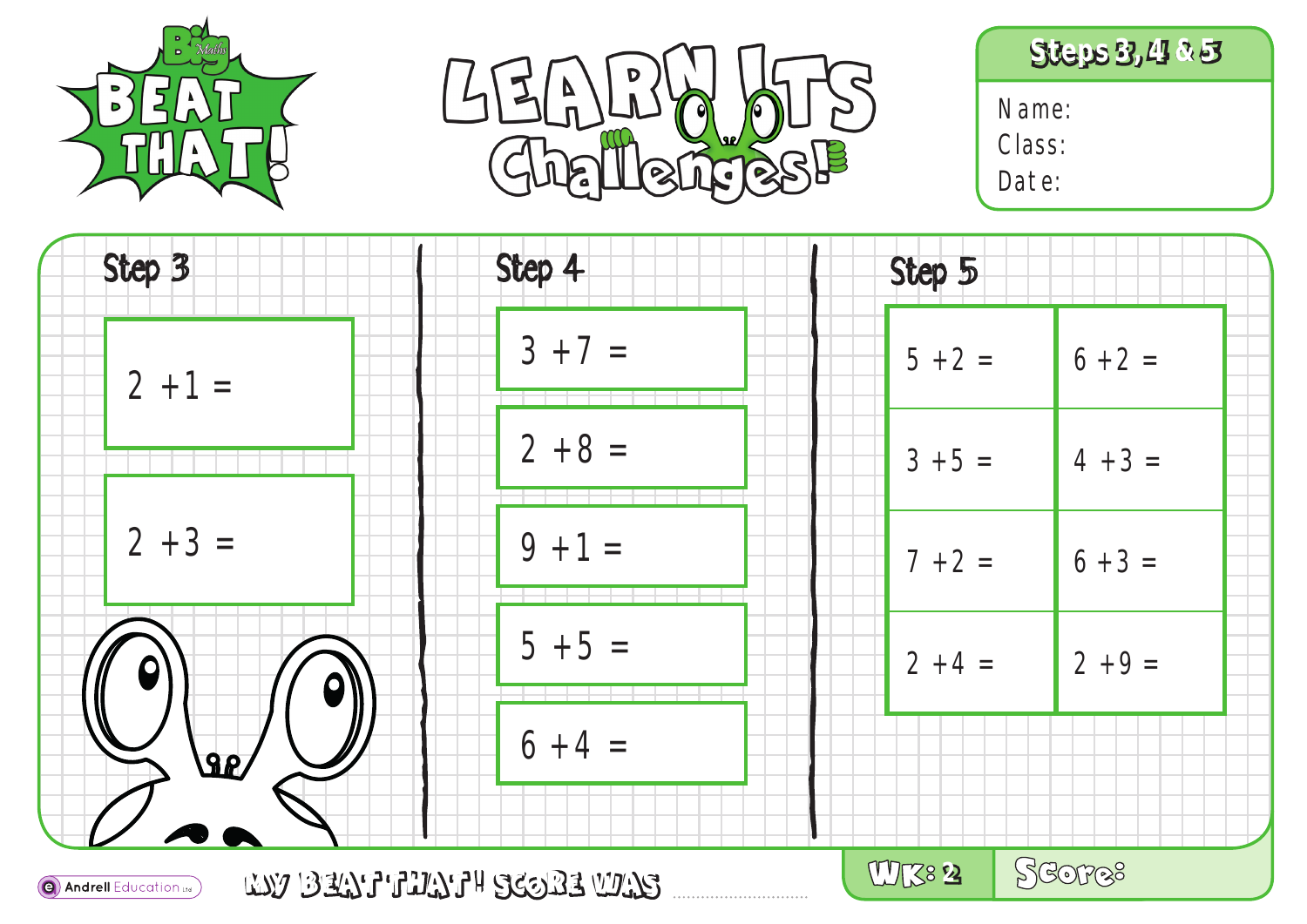





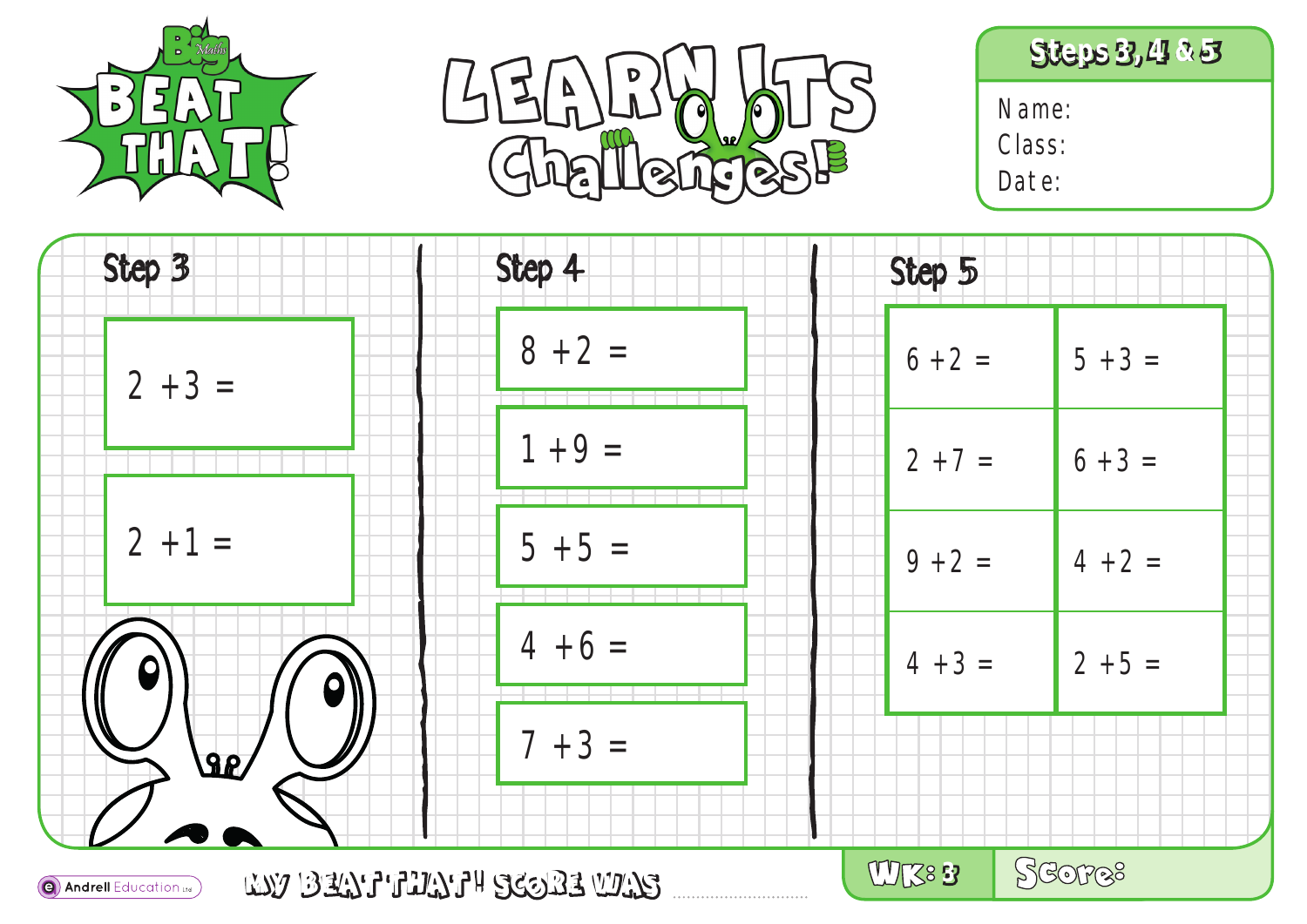





Step 3 Step 4 Step 5  $4 + 6 =$  $7 + 2 = 3 + 6 =$  $2 + 1 =$  $5 + 5 =$  $9 + 2 = 4 + 2 =$  $2 + 3 =$  $1 + 9 =$  $3 + 4 = 5 + 2 =$  $8 + 2 =$  $5 + 3 = 2 + 6 =$  $3 + 7 =$  $\sqrt{36}$ SGOP38 **4** 

**MY BEAT THAT! SCORE WAS a) Andrell** Education Ltd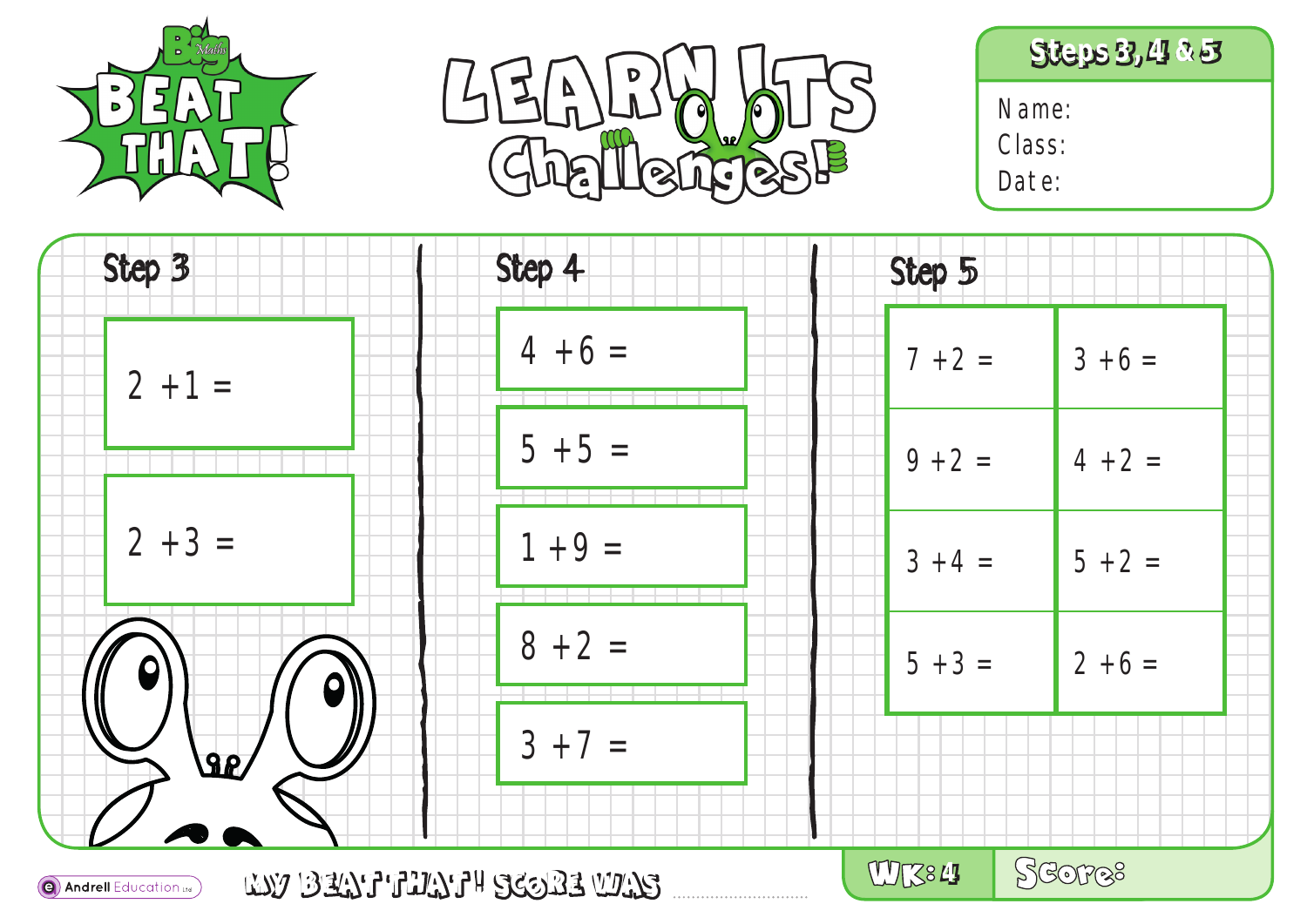





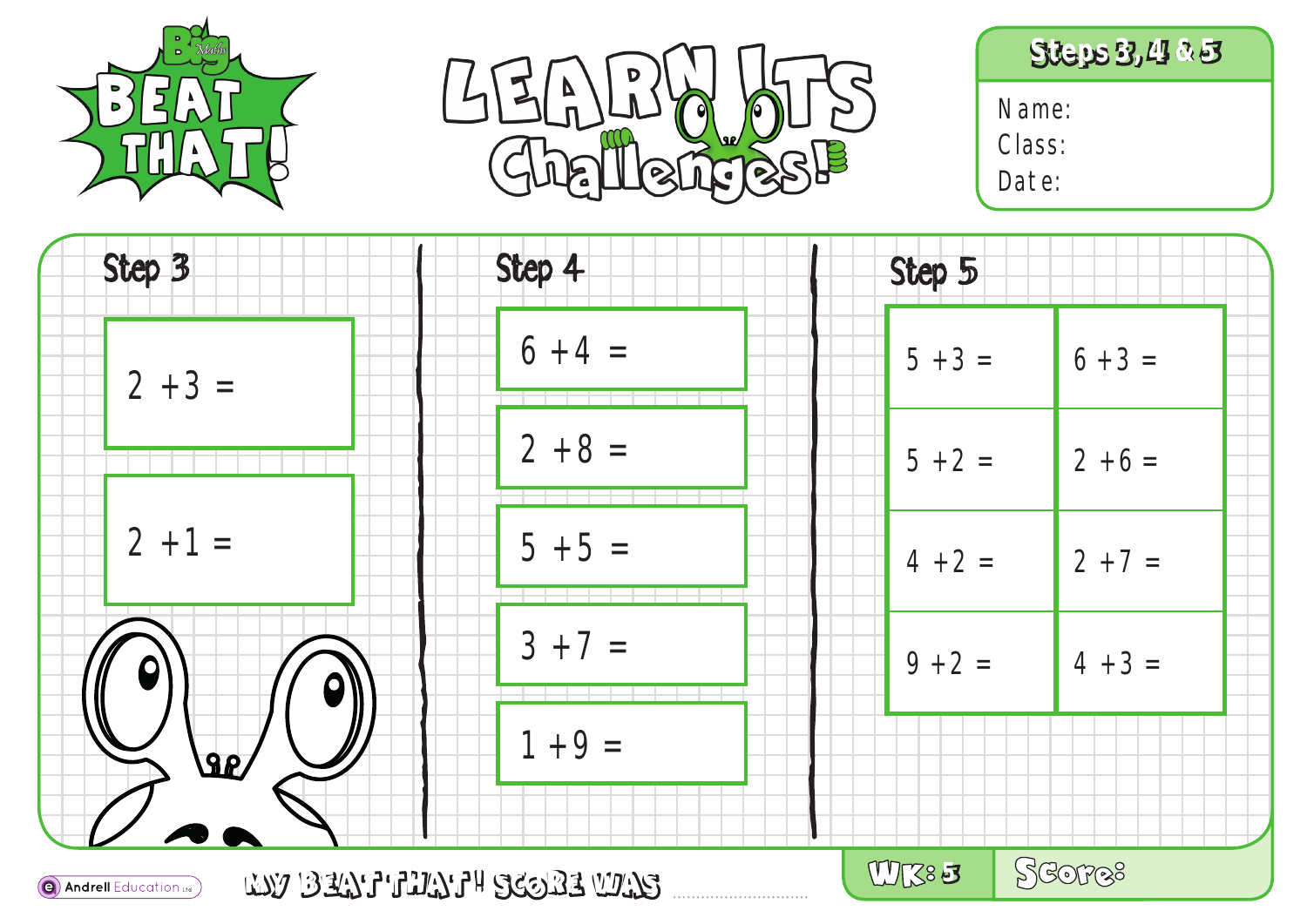





Class: Date:

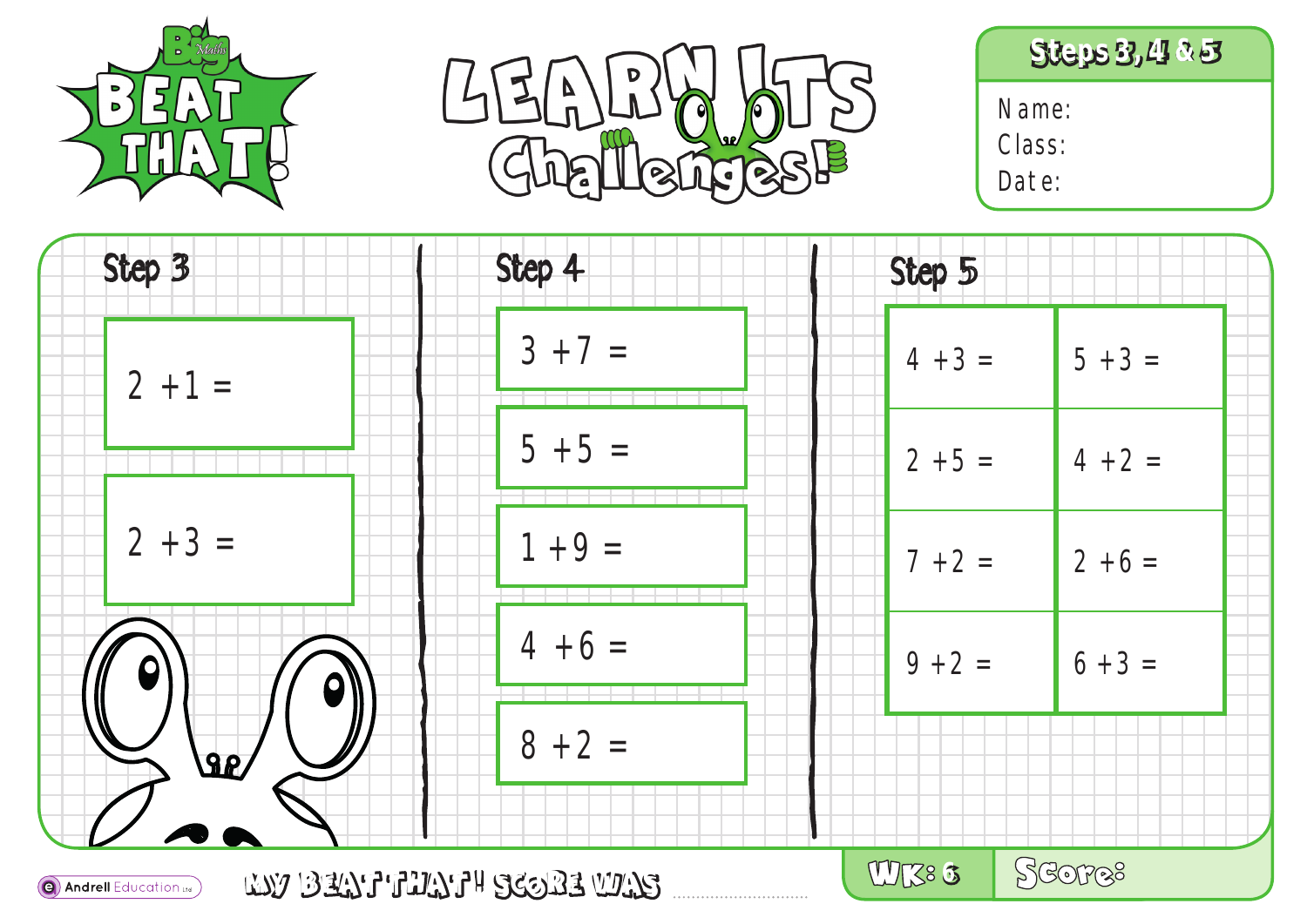





Class: Date:

| Step 3                                                                      | Step 4                 | Step 5                 |  |
|-----------------------------------------------------------------------------|------------------------|------------------------|--|
| $2 + 3 =$                                                                   | $5 + 5 =$              | $6 + 3 =$<br>$5 + 3 =$ |  |
|                                                                             | $2 + 8 =$              | $2 + 7 =$<br>$4 + 2 =$ |  |
| $2 + 1 =$                                                                   | $1 + 9 =$              | $5 + 2 =$<br>$2 + 6 =$ |  |
|                                                                             | $3 + 7 =$              | $9 + 2 =$<br>$4 + 3 =$ |  |
| <b>SP</b>                                                                   | $6 + 4 =$              |                        |  |
| $\left( \bigcirc \right)$ Andrell Education $\left( \left. \right) \right)$ | WY BEATTEATH SCORE WAS | SGOP38<br>WK38 7       |  |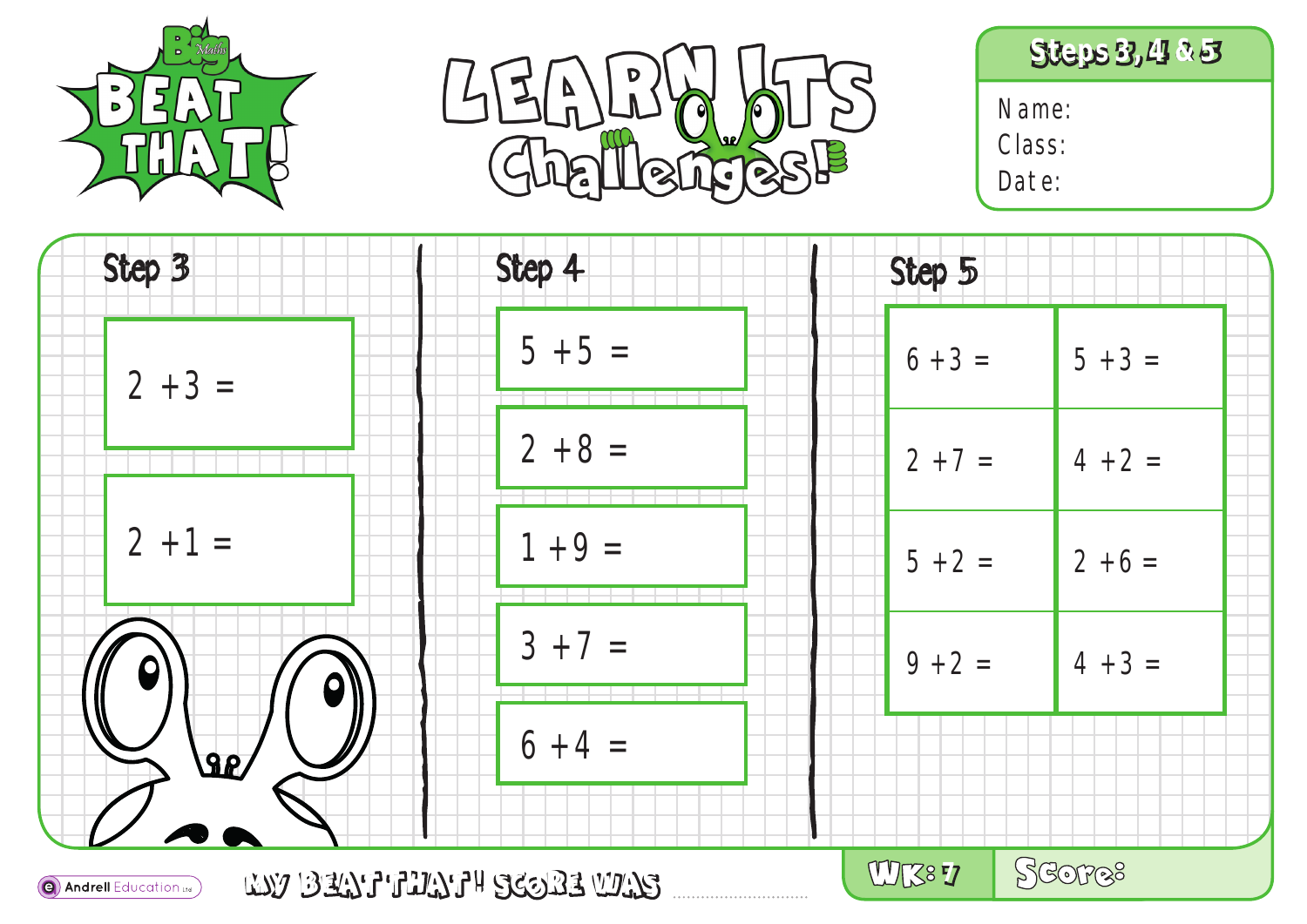





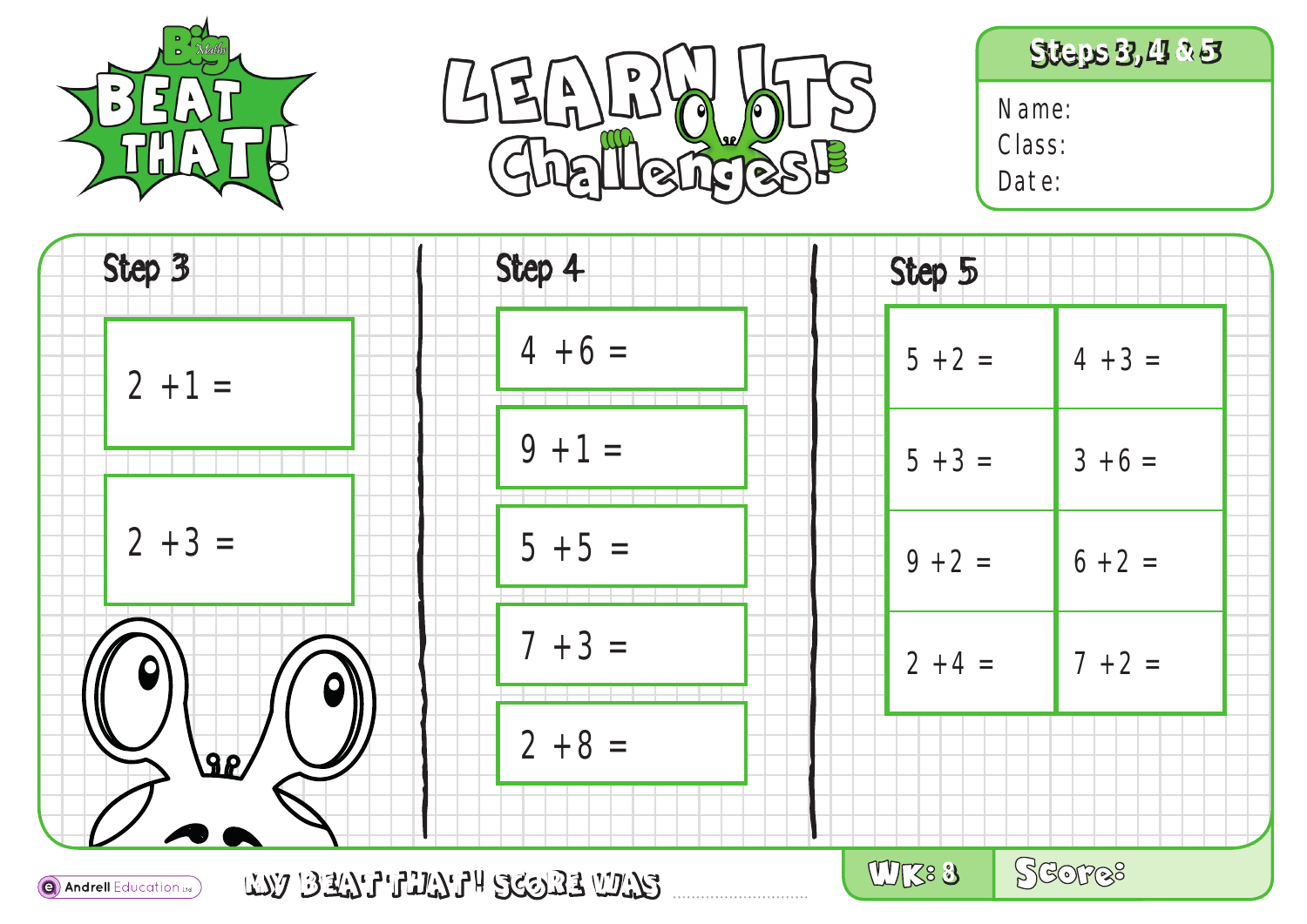





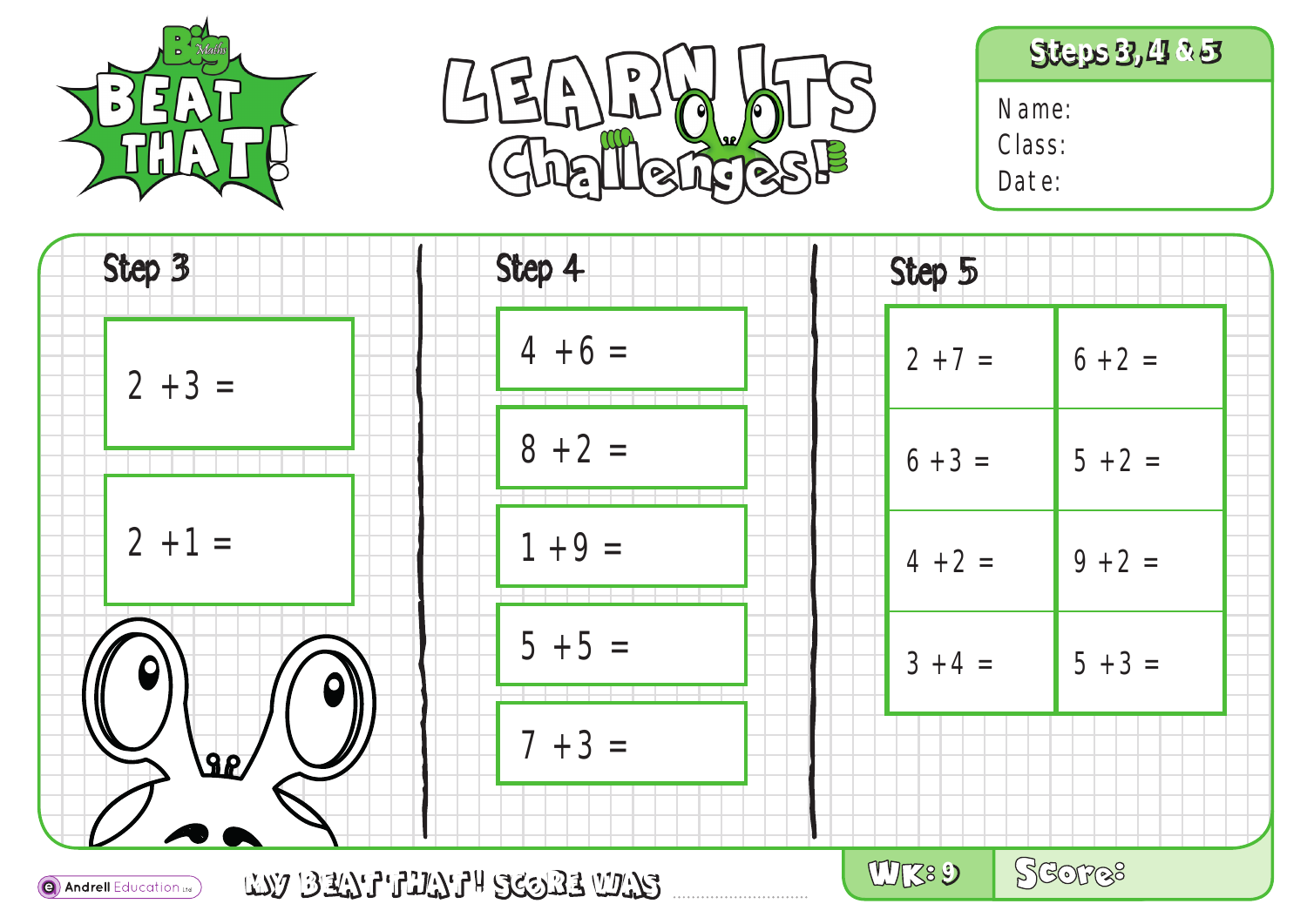